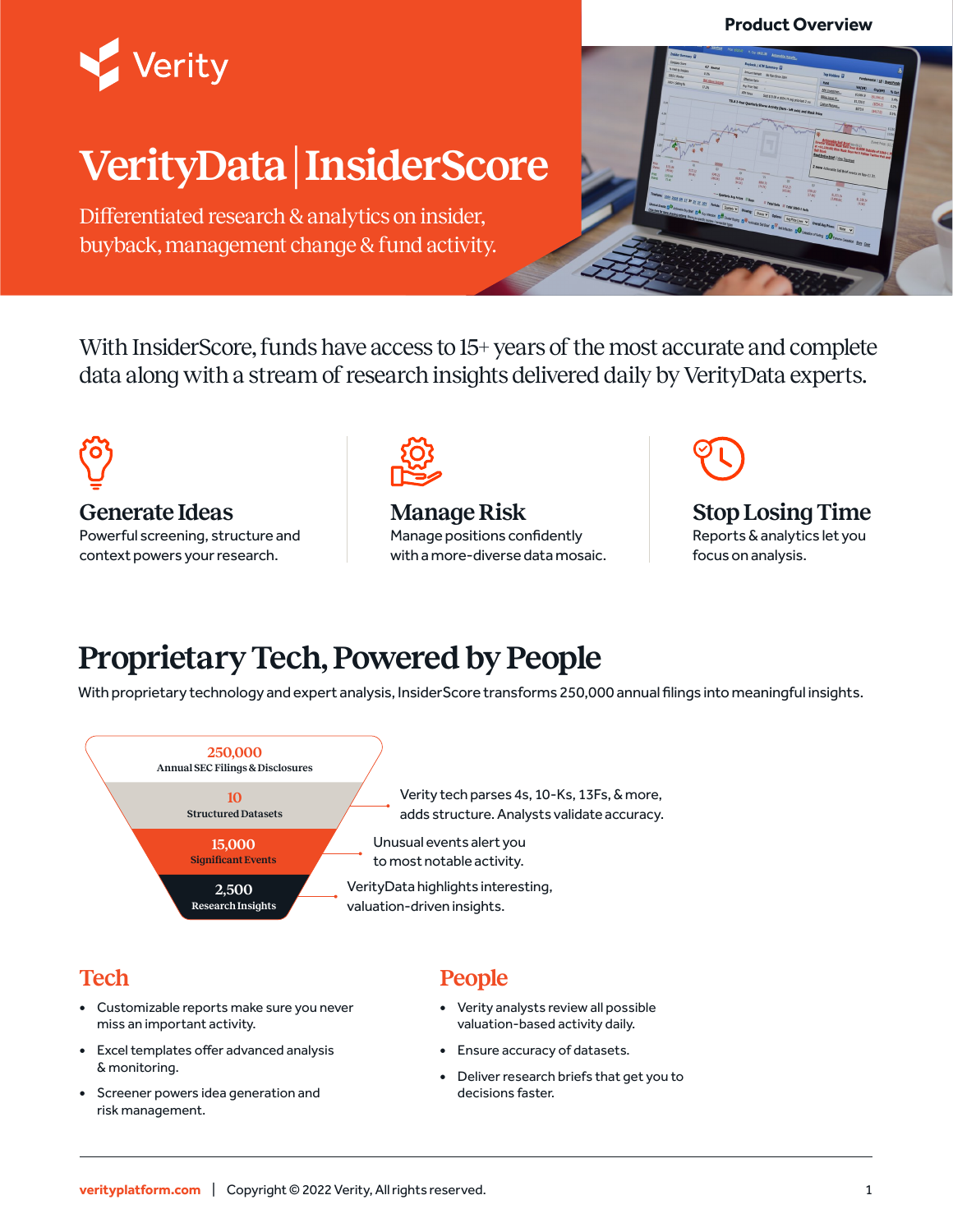

## **Datasets Made for Idea Gen & Risk Management**

Q3 2021 ATM Trends





| # Insider                         | Type <sup>7</sup>          | Position                                                                                                                                                                                                                                                                                                                                                                                                                                                                                                                                                                                                                                                                                                                                                                                                                                                                                                                                                                                                                                                                               | Time<br>In Role | <b>Employ.</b><br>Agree. | Comp/Sev.<br><b>Details</b> | Effective<br>Date | Pre 6-Mon<br><b>Stock Cha</b> | <b>Disclosure</b><br>Date |
|-----------------------------------|----------------------------|----------------------------------------------------------------------------------------------------------------------------------------------------------------------------------------------------------------------------------------------------------------------------------------------------------------------------------------------------------------------------------------------------------------------------------------------------------------------------------------------------------------------------------------------------------------------------------------------------------------------------------------------------------------------------------------------------------------------------------------------------------------------------------------------------------------------------------------------------------------------------------------------------------------------------------------------------------------------------------------------------------------------------------------------------------------------------------------|-----------------|--------------------------|-----------------------------|-------------------|-------------------------------|---------------------------|
| 1 David R. Looney                 | <b>Resign - Retirement</b> | <b>CFO</b>                                                                                                                                                                                                                                                                                                                                                                                                                                                                                                                                                                                                                                                                                                                                                                                                                                                                                                                                                                                                                                                                             | 4.3 years       |                          |                             | Jun-30 22         | $+83.8%$                      | Mar-09 22                 |
| 2 Thomas J. Mireles               | Promotion                  | CFO (was SVP, Technical<br>Services)                                                                                                                                                                                                                                                                                                                                                                                                                                                                                                                                                                                                                                                                                                                                                                                                                                                                                                                                                                                                                                                   | 3.8 years       |                          | Yes                         | Jun-30 22         | $+83.8%$                      | Mar-09 22                 |
|                                   |                            | Blo/Experience: Joining the company in 2005. Mr. Mireles has a proven track record with Murphy as he earned roles with increasing responsibility culminating in his most recent position as Senior Vice Preside<br>Services. While working at the company, Mr. Mireles has gained extensive experience in managing multiple disciplines, including Senior Manager Planning and Business Development, as well as gaining significa<br>experience serving as a senior vice president in both the Western and Eastern Hemispheres. Prior to Murphy, he started his career in 1996 as a petroleum engineer for a major integrated energy company. Mr. N<br>received bachelor's and master's degrees in petroleum engineering from Texas A&M University and a Master of Business Administration from the London Business School. In addition, he completed the following<br>programs through Harvard Business School: Advanced Management Program, High Potentials Leadership Program, and Succeeding as a Strategic Chief Financial Officer. See Thomas J. Mireles's LinkedIn              |                 |                          |                             |                   |                               |                           |
| 3 Michelle A. Earley              | <b>New Director</b>        | <b>Director</b>                                                                                                                                                                                                                                                                                                                                                                                                                                                                                                                                                                                                                                                                                                                                                                                                                                                                                                                                                                                                                                                                        |                 |                          |                             | Jun-10 21         | $+92.6%$                      | $Jun-10.21$               |
| See Michelle A. Earley's LinkedIn |                            | Bio/Experience: A partner at Locke Lord LLP since 2008, Ms. Earley serves as co-chair of the firm's Capital Markets Group and the Diversity Committee, as well as a member of the Executive Committee, Late<br>Committee, and Legal Personnel and Partnership Admissions Committee. Throughout her tenure at the firm, she has gained extensive experience in mergers and acquisitions, as well as securities regulation and<br>matters, and routinely advises management teams and boards of directors on corporate governance topics. While her clients span various industries, the majority of her time has been spent working with oil an<br>companies, leading her to join the Adams Resources & Energy Inc. Board of Directors more than six years ago, Adams Resources is engaged in crude oil marketing, transportation and storage across multiple b-<br>Earley earned a Bachelor of Arts from Texas A&M University, graduated from Yale University in 1997 with her Juris Doctor and served as a law clerk for the Fifth Circuit Court of Appeals prior to joining Locke Lo |                 |                          |                             |                   |                               |                           |
| 4 Walentin Mirosh                 | <b>Resign - Retirement</b> | Director                                                                                                                                                                                                                                                                                                                                                                                                                                                                                                                                                                                                                                                                                                                                                                                                                                                                                                                                                                                                                                                                               | 9.8 years       |                          | ٠                           | May-12 21         | $+96.4%$                      | Mar-26 21                 |
|                                   |                            |                                                                                                                                                                                                                                                                                                                                                                                                                                                                                                                                                                                                                                                                                                                                                                                                                                                                                                                                                                                                                                                                                        |                 |                          |                             |                   |                               |                           |

#### **ElnsiderScore**

#### Q3 2021 At-The-Market ("ATM") Offering Trends

**Published December 2, 2021** 

A report examining ATM stock offerings at U.S. companies.

- U.S. ATM volume drops -17% QoQ to \$12.1B in Q3'21. ATM volume at U.S. companies in Q3'21 was \$12.1B, a -16.7% sequential<br>decline though a 17.9% year-over-year increase. After an all-lime high of quarterly ATM volume of \$1
- Number of companies that sold under ATM programs in-line with prior quarter. A total of 267 companies utilized ATMs in Q3'21<br>matching the 267 companies that sold shares pursuant to ATM programs in Q2'21. The record breadth

| AMZN<br>Amazon.com       | \$1,494.1B                     |         | Com hide 26 | \$7,977.5       | 2.392.5    | $+13.5%$    | $+$ \$977.4  | 0.5%                   |         | $3.3\%$ |                               |
|--------------------------|--------------------------------|---------|-------------|-----------------|------------|-------------|--------------|------------------------|---------|---------|-------------------------------|
|                          | Lone Pine Capital              |         |             | \$2,058.4       | 617.3      | $+71.0%$    | $+$ \$877.6  | 0.1%                   |         | 8.4%    |                               |
|                          | <b>Tiger Global Management</b> |         |             | \$1,178.0       | 353.3      | $-37.8%$    | $($ \$735.0) | 0.1%                   |         | 2.6%    | $\bullet$ $\bullet$ $\bullet$ |
|                          | <b>Viking Global Investors</b> |         | \$927.6     | 278.2           | $+37.1%$   | $+$ \$257.9 | 0.1%         |                        | 2.7%    | ΙĐ      |                               |
| <b>Coatue Management</b> |                                | \$891.4 |             | $267.3 + 24.0%$ | $+ $177.1$ | 0.1%        |              | $4.0\%$ <b>EXECUTE</b> | +⊕      |         |                               |
|                          | D1 Capital Partners, LP        |         |             | \$849.1         | 254.7      | $+16.0%$    | $+ $120.6$   | 0.1%                   | $5.1\%$ | STEP 1  |                               |

## **Insider Activity**

- **•** Harness 18 years of the highest-integrity insider data & research.
- **•** Isolate the most meaningful behaviors around 10b5-1, Form 4s, Equity Grants, and more.
- **•** Identify deviations and possible red flags with Research Briefs and Unusual Event alerts.

### **Buybacks**

- **•** Make sense of the \$10+ trillion repurchased with 15-year history of all buyback initiations, revisions, and quarterly repurchases.
- **•** Stay on top of ASRs, intra-quarter updates, and other timely disclosures
- **•** Analyze buybacks alongside insider buying, CEO/CFO changes and more, for multi-factor idea gen.

### **Management Changes**

- **•** Monitor all leadership changes buried in SEC disclosures across 5,000+ companies.
- **•** Streamline due diligence with detailed company histories, timelines, and board compositions.
- **•** Receive customized reports highlighting notable hires and unexpected departures.

## **At-The-Market Offerings (ATMs)**

- **•** Track the entire ATM lifecycle from initial offering through subsequent stock sales.
- **•** Quickly find companies selling shares through ATMs.
- **•** Investigate selling agents, commission rates, and more.

## **Institutional Ownership**

- **•** Benchmark your fund's holdings against peers.
- **•** Aggregate quarterly buying/selling trends of peers & competitors.
- **•** Screen all 13F activity for advanced concepts like biggest portfolio bet and more.